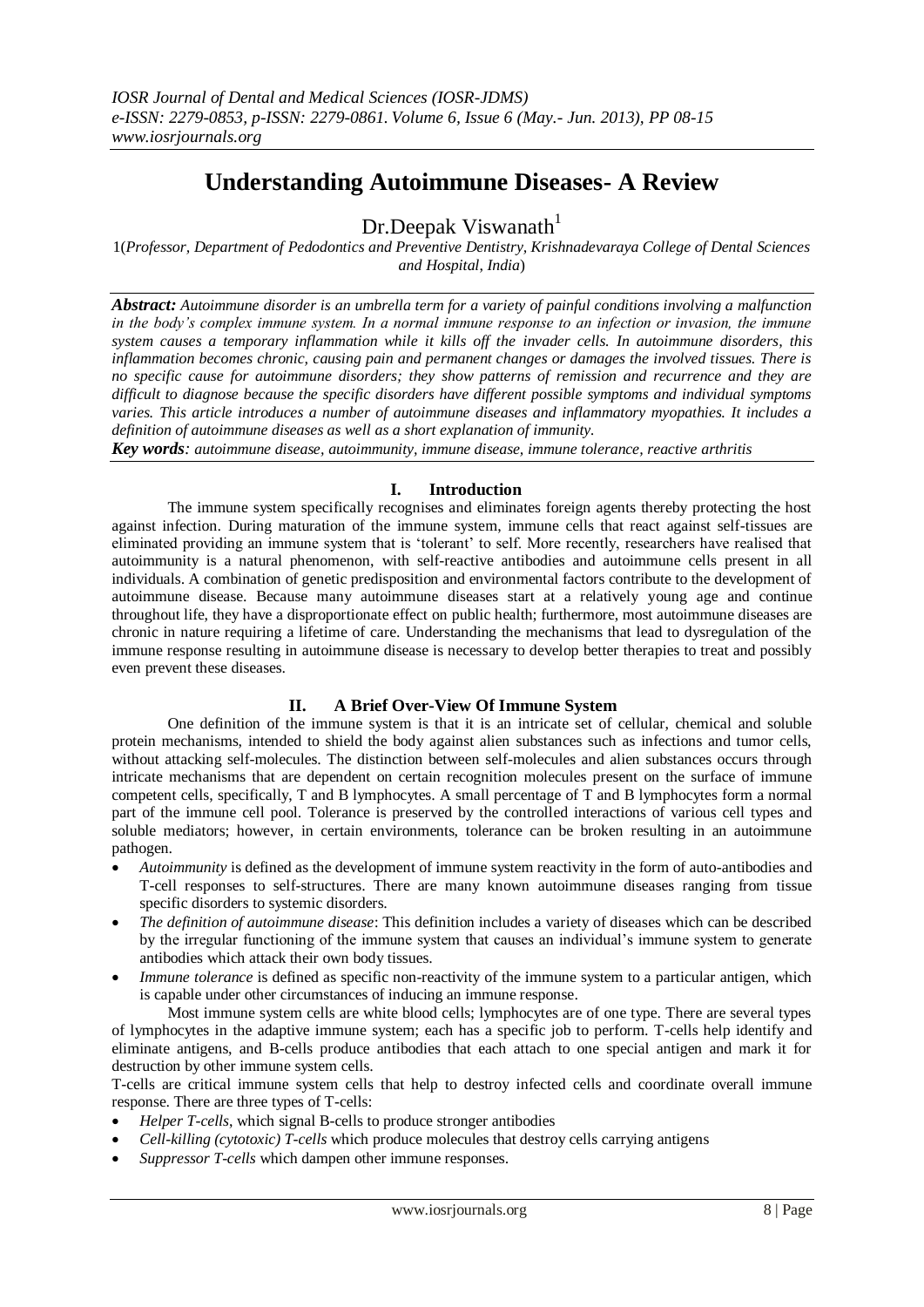The T-cell has a molecule on its surface called the T-cell receptor. This receptor interacts with MHC (major histocompatibility complex). MHC molecules are on the surfaces of most other cells of the body and help Tcells recognise antigen fragments. Cells that signal the T-cells are called antigen-presenting cells (APCs).

#### **The role of APC (antigen-presenting cells)**

#### APCs fall into two categories: professional and non-professional

**2.1.1** *Professional APCs*: are very efficient at internalizing antigens, either by phagocytosis or by receptormediated endocytosis, and then displaying a section of the antigen, bound to a class II MHC molecule, on their membrane. The T-cell recognises and interacts with the antigen class II MHC molecule complex on the membrane of the antigen-presenting cell. An additional costimulatory signal is then produced by the antigenpresenting cell, leading to activation of the T-cell. The expression of costimulatory molecules is a defining feature of professional APCs. There are three main types of professional APCs; *Dendritic cells,* which have the widest range of antigen presentation, and are probably the most important APCs; *Macrophages* and *B-cells*, which express and secrete specific antibody and can internalise the antigen.

**2.1.2** *Non-professional APCs*: a non-professional APC does not constitutively express the MHC class II proteins required for interaction with naïve T-cells; these are only expressed once the non-professional APCs are stimulated by certain cytokines such as IFN-γ. Non-professional APCs include *fibroblasts* (skin), *thymic epithelial cells*, *thyroid epithelial cells*, *glial cells* (brain), *pancreatic beta cells* and *vascular endothelial cells*. 1 Other key players in autoimmune disease are messenger molecules called *cytokines* and *chemokines*. Cytokines are proteins that can activate immune cells and affect nonimmune processes and thereby cause inflammation and damage. Chemokines are small molecules that attract other immune cells and can contribute to the invasion and inflammation of the target organ. For example, overproduction of chemokines in the joints of people with rheumatoid arthritis may result in invasion of the joint space by destructive immune system cells such as macrophages, neutrophils and T-cells.

#### **III. Classification of Autoimmune Diseases**

For clinicians, autoimmune diseases appear to be either *systemic* (e.g. systemic lupus erythematosus) or *organ-specific* (e.g. Type 1 diabetes mellitus). This classification, although clinically useful, does not necessarily correspond to a difference in causation. A more useful division distinguishes between diseases in which there is a general alteration in the selection, regulation or death of T cells or B cells and those in which an aberrant response to a particular antigen, self or foreign, causes autoimmunity. An example of a general defect is the absence of the Fas protein or its receptor- proteins involved in cell death- and a representative antigen specific disorder is the demyelination syndrome that follows enteric infection *Campylobacterjejuni.* This classification is useful in deciding on therapy, which may differ according to the pathogenic mechanism.

Alterations that lower the threshold for the survival and activation of autoreactive B cells often cause the production of multiple autoantibodies, as in the case of the antinuclear and anti-DNA antibodies in systemic lupus erythematosus.  $2-6$  Low levels of these autoantibodies are the rule in all people. Genetic alterations with global effects on the function of regulatory T cells or cytokine production often leads to inflammatory bowel disease. <sup>7, 8</sup>This process may reflect enhanced activation of T cells with an exuberant response to gut flora.

# **IV. Genetic Risk Factors**

The development of autoimmune diseases depends on a combination of genetic and environmental factors. Most autoimmune diseases are thought to be polygenic, involving more than one gene. There is familial clustering, and the rate of concordance for autoimmune disease is higher in monozygotic twins than in dizygotic twins.<sup>9-11</sup> A few autoimmune diseases, such as autoimmune lymphoproliferative syndrome and the syndrome of autoimmune polyglandular endocrinopathy with candidiasis and ectodermal dysplasia (APECED), are due to mutations in single gene. Even in these conditions, other genes modify the severity of disease and not all who possess the mutant gene manifest the disease.

Most autoimmune diseases are multigenic, with multiple susceptibility genes working in concert to produce the abnormal phenotype. In general, the polymorphisms also occur in normal people and are compatible with normal immune function. Only when present with other susceptibility genes do they contribute to autoimmunity.12, 13 Some of these genes confer a much higher level of risk than others; for e.g. the major histocompatibility complex makes an important contribution to disease susceptibility. Most autoimmune diseases are linked to a particular class I or II HLA molecule,<sup>14</sup> but this association may require linkage with another gene such as that encoding tumor necrosis factor  $\alpha$  (TNF- $\alpha$ ) or complement.

Human lymphocyte antigen or HLA haplotype, is the best available predictor of developing an autoimmune disease. The likelihood of developing similar autoantibodies relates directly to sharing HLA haplotypes with family members and the probability is even greater if two haplotypes rather than one are shared. Thus, heredity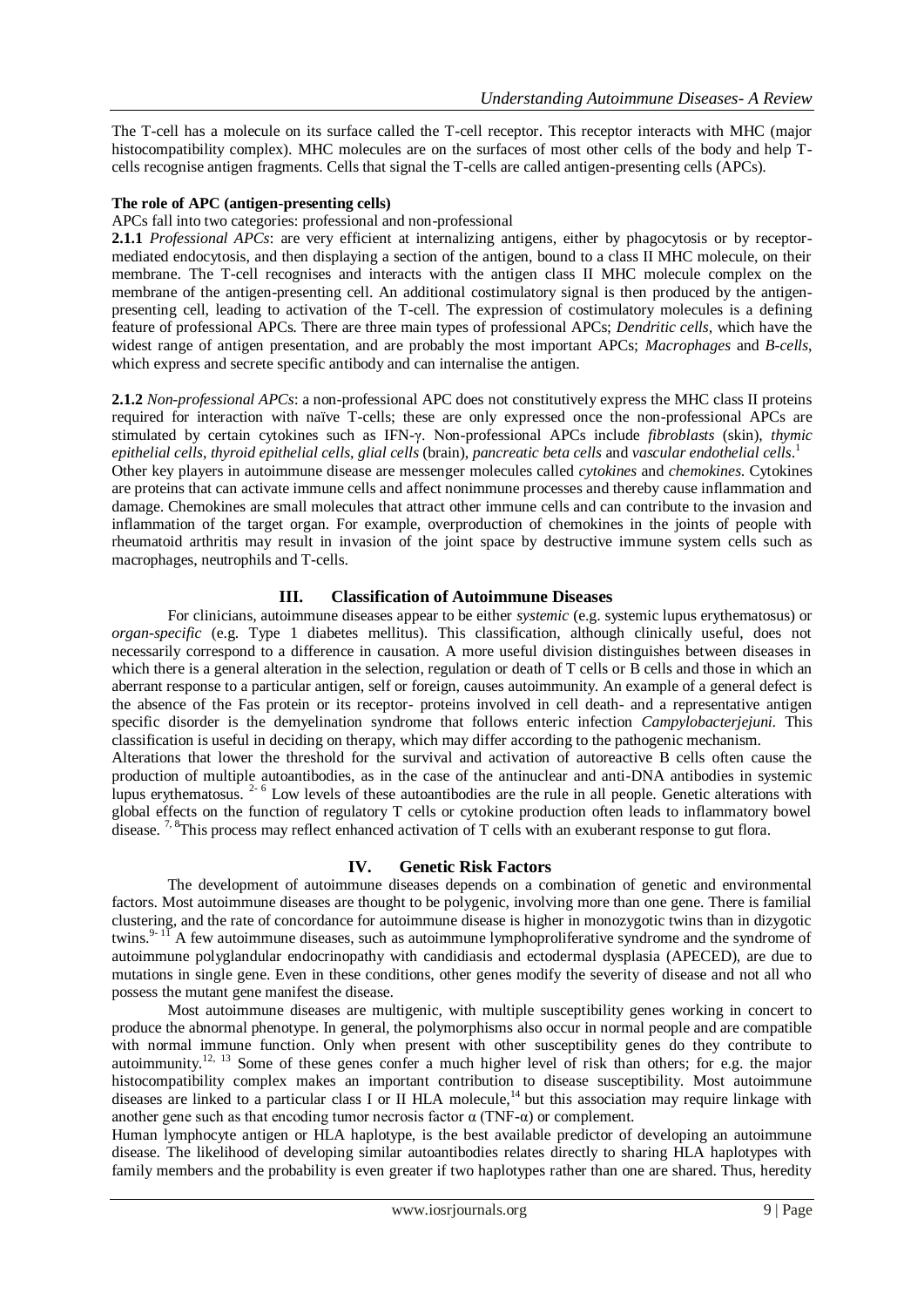accounts for about one-third of the risk of developing an autoimmune disease, while noninherited, environmental factors account for the remaining 70% risk.

#### **V. Environmental Factors**

Environmental factors may have various roles in promoting, causing or modifying autoimmune diseases. If, and when specific environmental factors contribute to autoimmune diseases, they may well determine the onset of illness, the nature of initial manifestations, or be a determining factor on whether an autoimmune disease contained within an individual might occur at all.<sup>15</sup>

Environmental factors are one of the most important initiators determining the time and type of autoimmune disease when one is manifested. The type of disease in an individual, in an autoimmune prone family, can be determined by a specific combination of various infectious agents, chemicals, drugs and vaccines.

- 1.1 *Hormones* Most autoimmune diseases are more prevalent in women than men; conservative estimates indicate that nearly 80% of individuals with autoimmune diseases are women. Exceptions include diabetes mellitus, ankylosing spondylitis and inflammatory heart disease. Hormones are obtained from external sources like diet (soy), drugs (birth control pills) or skin products in addition to production of steroids by the body. Sex hormones directly interact with cells of the immune system via receptors on the surface; and steroid hormones are known to influence antibody production and immune cell proliferation. Thus, hormones can amplify or inhibit the immune response.
- 1.2 *Toxic metal exposure* A predicted 25% of individuals have some form of heavy metal poisoning. Studies have shown that exposure to toxic metals such as mercury, cadmium, lead, arsenic, aluminium and nickel can be linked to autoimmune process resulting in autoimmune diseases.
- 1.3 *Toxic chemical exposure* Toxins such as pesticides, industrial chemicals, some household cleaners and hair dyes can be linked to autoimmune diseases.
- 1.4 *Diet* Inflammation can be triggered by an inadequate diet, which is deficient in nutrients but exceeds in toxins. In many conditions like Alzheimer"s, epilepsy, migraine, fibromyalgia and chronic fatigue, there is a deficiency of magnesium; which can trigger autoimmune diseases. Magnesium supplements are used to stop epilepsy attacks.
- 1.5 *Vaccinations/ Immunizations* Scientists have found a connection between some autoimmune diseases and certain vaccinations; for e.g., the contentious anthrax vaccine has been causally linked to the development of certain autoimmune diseases.
- *1.6 Infections* Several mechanisms have been proposed for how infections can lead to autoimmune disease including direct viral damage, release of cryptic self-peptides, antigenic spread, molecular mimicry, bystander activation and the adjuvant effect. *Molecular mimicry* is the concept that antigens of the microorganism closely resembles self-antigens and when an infection occurs, autoimmunity is induced. *Bystander activation* may occur when the immune response is non-specifically stimulated by the infection resulting in activation of autoimmunity in genetically susceptible individuals. The *adjuvant effect*describes the specific activation of the innate immune response by microbial antigens as occurs, for e.g., during administration of adjuvants in vaccines. A number of autoimmune diseases can be induced experimentally by administering self-antigen with adjuvant, such as rheumatoid arthritis with collagen and myocarditis with cardiac myosin.
- *1.7 Smoking and autoimmune diseases-* Tobacco smoking is one of the most powerful factors that could prompt autoimmune diseases. Smoking has been associated with systemic lupus erythematosus (SLE); the prevalence rate, ratios for current and past smoking for the development of the disease has been found to be 1.6. The prevalence of smoking with rheumatoid arthritis is even more established. Smoking interacts genetic risk factors such as HLA-DR alleles, making up to an estimated 21-fold risk of disease. Smoking can contribute to autoimmunity by various mechanisms; it causes tissue damage and increases apoptosis through production of free radicals, release of metalloproteinase, and the induction of Fas expression on lymphocytes. Smoking also provokes inflammation as it causes an increase in fibrinogen levels, induces leucocytosis, and elevated C-reactive protein, intercellular adhesion molecule-I and E-selectin.

# **VI. Antibody-Mediated Damage**

Antibodies or immunoglobulins are a family of glycoproteins present in the serum and tissue fluids of all mammals. Antibodies can be carried on the surface of B-cells, acting as receptors, or free in the blood and lymph. Specific binding of antigens causes B-cells to produce large amounts of antigen-specific antibody. These antibodies provide critical protection against infectious microorganisms immediately following infection and are the key protective immune response induced by vaccination. Similarly, self-reactive or autoantibodies are important in clearing cellular debris induced by inflammation or physical damage to the body.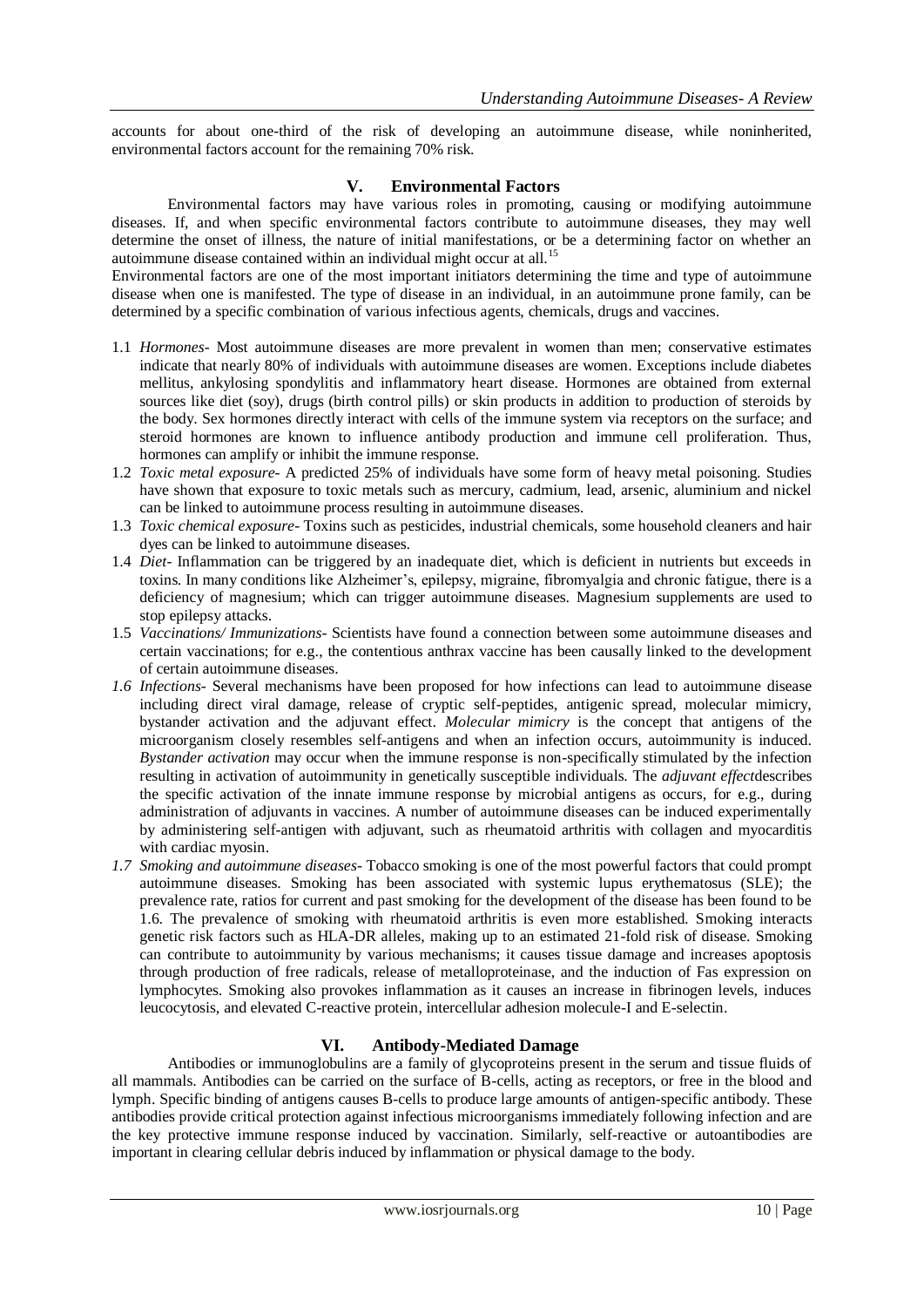A common feature of all autoimmune diseases is the presence of autoantibodies, which are an important factor in the diagnosis or classification of autoimmune diseases. Due to the chronic nature of most autoimmune diseases, autoantibodies appear long before clinical symptoms; in fact, the risk of developing an autoimmune disease rises from about 10% if one autoantibody is present to around 60-80% if three autoantibodies are present for a particular autoimmune disease.

Autoantibodies can induce damage to the body by binding to self-tissues, activating the complement cascade and inducing lysis. This occurs in certain forms of haemolytic anemia when autoantibodies bind to red blood cell surface antigens inducing lysis of red blood cells.

#### **VII. Cell-Mediated Damage**

Damage induced by cells of the immune system play a major pathogenic role in many autoimmune diseases. The predominant infiltrating cells include phagocytic macrophages, neutrophils, self-reactive CD4+ T helper cells and self-reactive CD8+ cytolytic cells, with smaller number of natural killer cells, mast cells and dendritic cells. Immune cells damage tissues directly by killing cells or indirectly by releasing cytotoxic cytokines, prostaglandins, reactive nitrogen or oxygen intermediates.

Tissue macrophages and monocytes can act as antigen-presenting cells to initiate an autoimmune response, or as effector cells once an immune response has been initiated. Macrophages and neutrophils damage tissues by releasing highly cytotoxic proteins like nitric oxide and hydrogen peroxide. Cytokines and other mediators released by macrophages recruit other inflammatory cells, like neutrophils and T-cells, to the site of inflammation.

#### **VIII. Tolerance**

Mechanisms of self-tolerance, defined as a state of nonresponsiveness to self, can be divided into central and peripheral tolerance. In central tolerance, immature lymphocytes in the bone marrow (B-cells) and thymus (Tcells) that recognise self-antigens with high affinity die by apoptosis or programmed cell-death. In peripheral tolerance, mature self-reactive lymphocytes are inactivated, killed or turned off by regulatory mechanisms including functional anergy, ignorance and suppression by regulatory T-cells. Defects in tolerance leading to autoimmune disease may occur in one or multiple tolerance mechanisms. For e.g. changes in the apoptotic cell death or survival or disturbances in clearing apoptotic cells, are thought to be involved in the pathogenesis of a number of autoimmune diseases such as rheumatoid arthritis, lupus and Hashimoto"s thyroiditis.

# **IX. Risks For Developing Autoimmune Diseases**

*Table 1* gives examples of autoimmune disorders and risks for developing these disorders depending on the family history

# **X. Profiles Of Autoimmune Diseases**

*Table 2* gives various types of autoimmune diseases and their symptoms

# **XI. Future therapeutic approaches for treating autoimmune diseases**

Four general approaches to therapy are being explored (*Table 3*): altering thresholds of immune activation, modulating antigen-specific responses, reconstituting the immune system with autologous or allogenic stem cells, and sparing of target organs.

Interference with costimulation, signalling, chemokines and other molecules critical to immune activation is designed to restore homeostasis in the immune system and dampen the autoimmune response. It is based on the concept that small changes in the availability of proteins that control interactions between cells or participate in intracellular signalling can divert the immune system away from autoreactivity.

Antigen-specific therapies aim to induce tolerance to a particular antigen. Exposure of the immune system to autoantigens or appropriate peptides delivered either by ingestion to induce oral tolerance<sup>20</sup> or by ingestion<sup>31</sup>has worked well in animals but not in humans.<sup>32</sup> Perhaps, this approach can only work during the initial activation of autoreactive cells, because once disease is clinically apparent, the immunologic milieu may be inflammatory and epitope spreading may have occurred. An approach involving stem-cell transplantation has engendered much excitement recently and pilot studies of reconstitution with autologous and allogenic stem cells are proceeding in patients with systemic lupus erythematosus, rheumatoid arthritis, scleroderma and multiple sclerosis<sup>26, 33-35</sup> with a hope to restore homeostasis with regulatory cells.

# **XII. Conclusion**

The complex causes of autoimmune diseases not only present a challenge to the development and testing of new therapies but also offer a framework that allows the identification of subgroups of patients who might benefit from particular approaches. Although we will encounter both successes and setbacks, continued studies of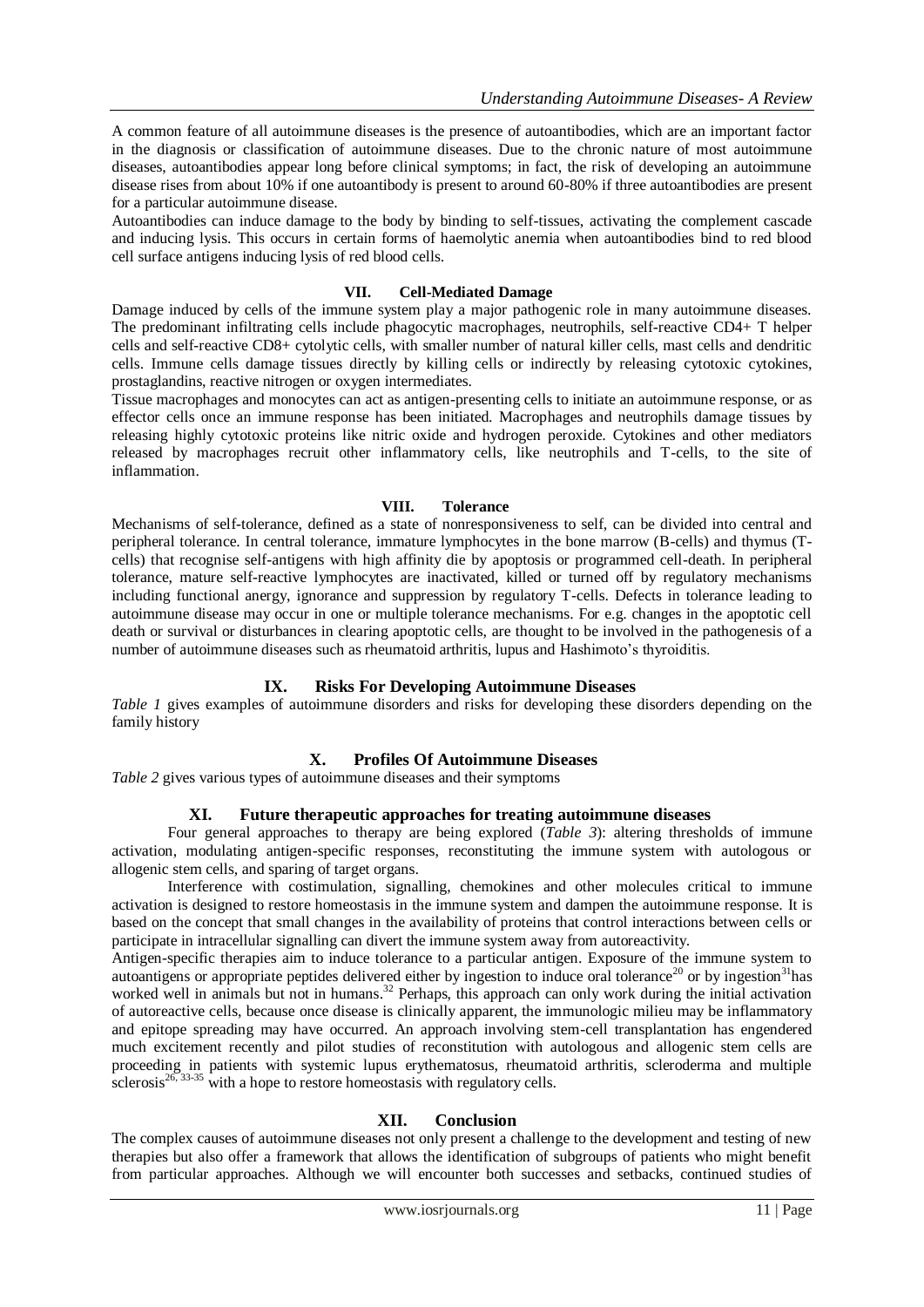autoimmune diseases in humans and animals are necessary to help identify the most appropriate strategies for each disease.

#### **References**

- [1]. Ercolini A, Miller S.D. The role of infections in autoimmune disease. J Trans Immunol 2009 (available on [http://www.ncbi.nlm.nih.gov/pmc/articles/PMC2665673.](http://www.ncbi.nlm.nih.gov/pmc/articles/PMC2665673) Accessed 25 August 2011)
- [2]. Dang H, Geiser AG, Letterio JJ, et al. SLE-like autoantibodies and Sjogren"s syndrome-like lymphoproliferation in TGF-beta knockout mice. *J Immunol* 1995; **155**: 3205-12
- [3]. Konotoyiannis D, Kollias G. Accelerated autoimmunity and lupus nephritis in NZB mice with an engineered heterozygous deficiency in tumor necrosis factor. *Eur JImmunol* 2000; **30**: 2038-47
- [4]. Napirei M, Karsunky H, Zevnik B, Stephan H, Mannherz HG, Moroy T. Features of systemic lupus erythematosus in Dnase1 deficient mice. *Nat Genet* 2000; **25**: 177-81
- [5]. Botto M. C1q knock-out mice for the study of complement deficiency in autoimmune disease. *Exp Clin Immunogenet* 1998; **15**: 231-4
- [6]. Nishimura H, Nose M, Hiai H, Minato N, Honjo T. Development of lupus-like autoimmune diseases by disruption of the PD-1 gene encoding an ITIM motif-carrying immunoreceptor. *Immunity* 1999; **11**: 141-51
- [7]. Bhan AK, Mizoguchi E, Smith RN, Mizoguchi A. Colitis in transgenic and knockout animals as models of human inflammatory bowel disease. *Immunol Rev* 1999; **169**: 195-207
- [8]. Blumberg RS, Saubermann LJ, Strober W. Animal models of mucosal inflammation and their relation to human inflammatory bowel disease. *Curr Opin Immunol* 2000; **12**: 226
- [9]. Ortonne JP. Recent developments in the understanding of pathogenesis of psoriasis. Br *J Dermatol* 1999; **140**: **Suppl 54**: 1-7
- [10]. Kukreja A, Maclaren NK. Autoimmunity and diabetes. *J Clin Endocrinol Metab* 1999; **84**: 4371-8
- [11]. Gregersen PK. Genetic analysis of rheumatic diseases. In: Kelley WN, Harris ED Jr, Ruddy S, Sledge CN, eds. *Textbook of rheumatology*. 5<sup>th</sup> ed. Vol. 1. Philadelphia: W.B. Saunders, 1997: 209-27
- [12]. Encinas JA, Kuchroo VK. Mapping and identification of autoimmunity genes. *CurrOpin Immunol* 2000; **12**: 691-7
- [13]. Becker KG. Comparative genetics of type I diabetes and autoimmune disease: common loci, common pathways? *Diabetes* 1999; **48**: 1353-8
- [14]. Klein J, Sato A. The HLA system. *N Engl J Med* 2000; **343**: 782-6
- [15]. Alarcon-Riquelme M, Alarcon-Segovia D. Shared Autoimmunity: The concept and introduction. *Autoimmunity* 2005; **38**(**3**): 199
- [16]. Abrams JR, Lebwohl MG, Guzzo CA, et al. CTLA4Ig-mediated blockade of T-cell costimulation in patients with psoriasis vulgaris. *J Clin Invest* 1999; **103**: 1243-52
- [17]. Dinarello CA. The role of the interleukin-1-receptor antagonist in blocking inflammation mediated by interleukin-1. *N Engl J Med* 2000; **343**: 810-1
- [18]. Asadullah K, Docke WD, Sabat RV, Volk HD, Sterry W. The treatment of psoriasis with IL-10: rationale and review of the first clinical trials. *Expert Opin Investig Drugs* 2000; **9**: 95-102
- [19]. Denham W, Fink G, Yang K, Ulrich P, Tracey K, Norman J. Small molecule inhibition of tumor necrosis factor gene processing during acute pancreatitis prevents cytokine cascade progression and attenuates pancreatitis severity. *Am Surg* 1997; **63**: 1045-50
- [20]. Weiner HL. Oral tolerance for the treatment of autoimmune diseases. *Annu Rev Med* 1997; **48**: 341-51
- [21]. Bielekova B, Goodwin B, Richert N, *et al*. Encephalitogenic potential of the myelin base protein peptide (amino acids 83-99) in multiple sclerosis: results of a phase II clinical trial with an altered peptide ligand. *Nat Med* 2000; **6**: 1167-75
- [22]. Falk K, Rotzschke O, Santambrogio L, Dorf ME, Brosnan C, Strominger JL. Induction and suppression of an autoimmune disease by oligomerized T-cell epitopes: enhanced in vivo potency of Encephalitogenic peptides. *J Exp Med* 2000; **191**: 717-30
- [23]. Matsumoto Y, Jee Y, Sugisaki M. Successful TCR-based immunotherapy for autoimmune myocarditis with DNA vaccines after rapid identification of pathogenic TCR. *J Immunol* 2000; **164**: 2248-54
- [24]. Wallace DJ. Clinical and pharmacological experience with LJP-394. *Expert OpinInvestig Drugs* 2001; **10**: 111-7
- Neuhas O, Farina C, Yassouridis A, et al. Multiple sclerosis: comparison of copolymer-1-reactive T-cell lines from treated and untreated subjects reveals cytokine shift from T helper 1 to T helper 2 cells. *Proc Natl Acad Sci* U S A 2000; **97**: 7452-7
- [26]. Marmont AM. New horizons in the treatment of autoimmune diseases: immunoablation and stem cell transplantation. *Annu Rev Med* 2000; **51**: 115-34
- [27]. Mizuno M, Nishikawa K, Morgan BP, Matsuo S. Comparison of the suppressive effects of soluble CR1 and CR5a receptor antagonist in acute arthritis induced in rats by blocking of CD59. *Clin Exp Immunol* 2000; **119**: 368-75
- [28]. Papadakis KA, Targan SR. The role of chemokines and chemokine receptors in mucosal inflammation. *Inflamm Bowel Dis* 2000; **6**: 303-13
- [29]. Brown PD. Ongoing trials with metalloproteinase inhibitors. *Expert Opin InvestigDrugs* 2000; **9**: 2166-77
- [30]. Paul-Clark MJ, Gilroy DW, Willis D, Willoughby DA, Tomlinson A. Nitric oxide synthase inhibitors have opposite effects on acute inflammation depending on their route of administration. *J Immunol* 2001; **166**: 1169-77
- [31]. Ramiya VK, Shang XZ, Wasserfall CH, Maclaren NK. Effect of oral and intravenous insulin and glutamic acid decarboxylase in NOD mice. *Autoimmunity* 1997; **26**: 139-51
- [32]. Weiner HL, Mackin GA, Matsui M, et al. Double-blind pilot trial of oral tolerization with myelin antigens in multiple sclerosis. *Science* 1993; **259**: 1321-4
- [33]. Burt RK, Traynor A, Burns W. Hematopoietic stem cell transplantation of multiple sclerosis, rheumatoid arthritis, and systemic lupus erythematosus. *Cancer Treat Res* 1999**; 101**: 157-84
- [34]. Comi G, Kappos L, Clanet M, *et al*. Guidelines for autologous blood and marrow stem cell transplantation in multiple sclerosis: a consensus report written on behalf of the European Group for Blood and Marrow Transplantation and the European Charcot Foundation. *J Neurol* 2000; **247**: 376-82
- [35]. Nash R.A. Prospects of stem cell transplantation in autoimmune diseases. *J ClinImmunol* 2000; **20**: 38-45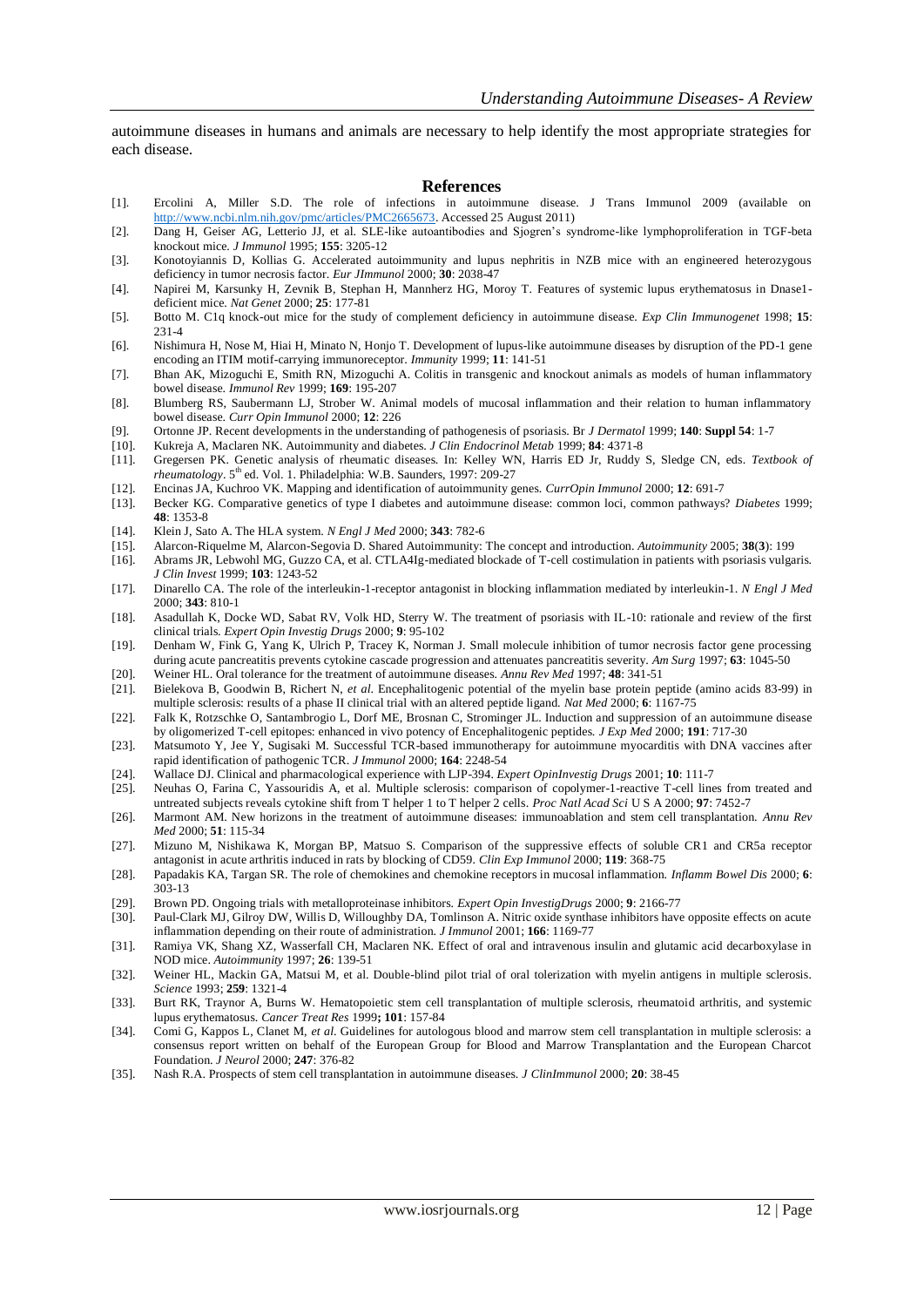| <b>AUTOIMMUNE</b>                              | <b>RISKS</b>                                                                                                                                                                                                                                                      |  |  |
|------------------------------------------------|-------------------------------------------------------------------------------------------------------------------------------------------------------------------------------------------------------------------------------------------------------------------|--|--|
| <b>DISEASES</b>                                |                                                                                                                                                                                                                                                                   |  |  |
| Behcet's disease                               | Upto 10% risk for first degree relatives                                                                                                                                                                                                                          |  |  |
| Crohn disease                                  | 10-20% of cases appear to run in families; risk for first degree<br>relatives                                                                                                                                                                                     |  |  |
| Dermatitis herpetiformis                       | Autosomal dominant, 50% recurrence risk and females are more<br>affected than males                                                                                                                                                                               |  |  |
| Grave's disease                                | families<br>Clusters<br>with other<br>autoimmune<br>disorders;<br>in<br>recurrence risks are not specified                                                                                                                                                        |  |  |
| Hashimoto's thyroiditis                        | <b>Clusters</b><br>in<br>families<br>disorders;<br>with<br>other<br>autoimmune<br>recurrence risks are not specified                                                                                                                                              |  |  |
| Multiple sclerosis                             | 3-5% for first degree relatives; 38% for monozygotic twins;<br>30% for offspring of two affected parents; 0.5-3% for brothers<br>of an affected sibling; 1.5-8% for sisters of an affected sibling                                                                |  |  |
| Myasthenia gravis                              | Genetically heterogeneous; usually occurs by chance. 1-4% of<br>cases cluster in a family; and familial predisposition may be due<br>to autoimmunity in general; occurs both as dominant and<br>recessive form                                                    |  |  |
| Pemphigus vulgaris                             | Autosomal dominant; 50% recurrence risk                                                                                                                                                                                                                           |  |  |
| Pernicious anemia                              | 20% of relatives with pernicious anemia, have pernicious<br>anemia, especially first-degree female relatives; recurrence risks<br>not specified                                                                                                                   |  |  |
| Polymyositis/<br>Dermatomyositis               | <b>Clusters</b><br>families<br>with<br>in<br>other<br>autoimmune<br>disorders;<br>recurrence risks not specified                                                                                                                                                  |  |  |
| Psoriasis                                      | One-third of cases appear to run in families; seen more in<br>Caucasians and in women. Lifetime risk if one parent has<br>psoriasis=0.28; if both parents=0.65; if one parent and one<br>affected child=0.51 and if both parents and one affected<br>$child=0.83$ |  |  |
| Rheumatoid arthritis                           | Females are 2-3 times more likely to be affected than males; risk<br>for parents and siblings of an affected individual is about 2-<br>4.5%                                                                                                                       |  |  |
| Scleroderma                                    | 1% recurrence risk for first degree relatives                                                                                                                                                                                                                     |  |  |
| Sjogren's syndrome                             | 9/10 patients are females; 50% of cases occur alone while 50%<br>of cases occur in the presence of another autoimmune disease                                                                                                                                     |  |  |
| Systemic<br>lupus<br>erythematosus             | 9/10 patients are females; first degree relatives have a 8-9 fold<br>increased risk over the general population                                                                                                                                                   |  |  |
| Type I or immune mediated<br>diabetes mellitus | Recurrence risk is 4%; up to 50% if multiple affected relatives                                                                                                                                                                                                   |  |  |

|  | Table 1: Risks for developing autoimmune disorders |
|--|----------------------------------------------------|
|  |                                                    |

# **Table 2: Types of autoimmune diseases and their symptoms**

| Disease                                               | Symptoms                                       |  |
|-------------------------------------------------------|------------------------------------------------|--|
| Alopecia areata: the immune system attacks hair       | Patchy hair loss on the scalp, face<br>٠       |  |
| follicles                                             |                                                |  |
| Antiphospholipid antibody syndrome: a disease that    | Blood clots in veins or arteries<br>$\bullet$  |  |
| causes problems in the inner lining of blood vessels  | Multiple miscarriages<br>٠                     |  |
| resulting in blood clots or veins                     | Lacy, net-like red rash on wrists<br>$\bullet$ |  |
|                                                       | and knees                                      |  |
| Autoimmune hepatitis: the immune cells attack and     | Fatigue                                        |  |
| destroys the liver cells which can cause scarring and | Enlarged liver<br>٠                            |  |
| eventually liver failure                              | Itchy skin<br>٠                                |  |
|                                                       | Joint pain<br>٠                                |  |
|                                                       | Stomach pain/upset<br>٠                        |  |
| Celiac disease: a disease in which people can't       | Abdominal bloating and pain<br>٠               |  |
| tolerate gluten, a substance found in wheat, rye and  | Diarrhoea or constipation<br>$\bullet$         |  |
| barley; and if people consume gluten, the immune      | Weight loss or weight gain                     |  |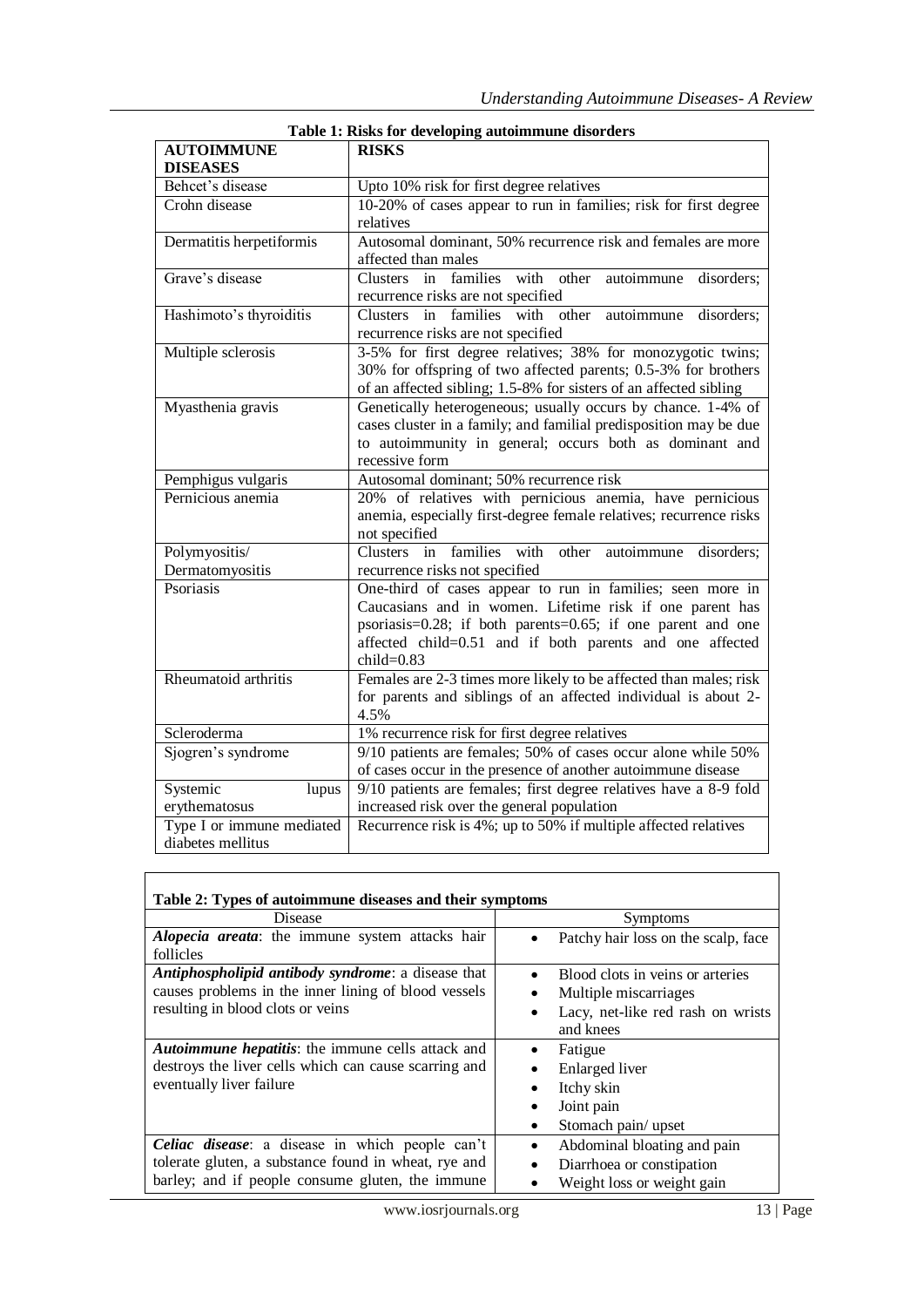| system damages the lining of small intestines.                                                                                                                               | Itchy skin<br>$\bullet$<br>Fatigue<br>$\bullet$                                                                                                                                                                                                      |
|------------------------------------------------------------------------------------------------------------------------------------------------------------------------------|------------------------------------------------------------------------------------------------------------------------------------------------------------------------------------------------------------------------------------------------------|
| <b>Diabetes type I:</b> a disease in which the immune<br>system attacks the cells that make insulin leading to a<br>chain of events.                                         | Being very thirsty<br>$\bullet$<br>Polyuria<br>$\bullet$<br>Feeling very hungry or tired<br>$\bullet$<br>Losing weight without trying<br>$\bullet$<br>Dry itchy skin<br>$\bullet$<br>Having blurry eyesight<br>$\bullet$                             |
| Grave's disease (overactive thyroid): a disease<br>where there is increased amount of thyroid hormone                                                                        | Insomnia and irritability<br>$\bullet$<br>Muscle weakness<br>and<br>heat<br>$\bullet$<br>sensitivity<br>Bulging eyes<br>$\bullet$<br>Fine brittle hair<br>$\bullet$<br>Sometimes there are no symptoms<br>$\bullet$                                  |
| Guillain-Barre syndrome: the immune system<br>attacks the nerves connecting brain and spinal cord<br>with the rest of the body.<br>Hashimoto's disease (underactive thyroid) | Weakness or tingling feeling in<br>$\bullet$<br>the feet<br>Paralysis, in extreme cases<br>$\bullet$<br>Weakness and fatigue<br>$\bullet$<br>Facial swelling and weight gain<br>٠<br>Muscle aches and stiff joints<br>٠<br>Constipation<br>$\bullet$ |
| Inflammatory myopathies: a group of diseases<br>muscle<br>inflammation<br>involving<br>and<br>muscle<br>weakness;<br>are of 2 types, polymyositis<br>and<br>dermatomyositis  | Slow but progressive muscle<br>$\bullet$<br>weakness beginning around the<br>trunk region.<br>Fatigue after standing/walking<br>$\bullet$<br>Tripping or falling<br>$\bullet$<br>Difficulty in swallowing or eating<br>$\bullet$                     |
| Multiple sclerosis (MS): a disease where the<br>immune system attacks the protective coating around<br>the nerves.                                                           | Weakness and trouble in body<br>$\bullet$<br>balance, speaking and walking<br>Paralysis<br>$\bullet$<br><b>Tremors</b><br>$\bullet$<br>Numbness and tingling feeling in<br>$\bullet$<br>extremities                                                  |
| Myasthenia gravis (MG): a disease where the<br>immune system attacks the nerves and muscles<br>throughout the body                                                           | A Double vision and droopy<br>$\bullet$<br>eyelids<br>Difficulty in swallowing, with<br>$\bullet$<br>frequent gagging or choking<br>Weakness or paralysis<br>Drooping head<br>Difficulty in climbing<br>stairs,<br>lifting things and talking        |
| Psoriasis: a disease where new skin cells that grow<br>deep in the skin rises too fast and piles on the surface                                                              | Thick red patches, covered with<br>$\bullet$<br>scales, appear on head, elbows<br>and knees<br>Itching and pain<br>٠<br>A form of arthritis affecting the<br>$\bullet$<br>joints and ends of fingers and<br>toes                                     |
| <b>Rheumatoid arthritis:</b> a disease where the immune<br>system attacks the lining of the joints throughout the<br>body                                                    | Painful,<br>stiff,<br>swollen<br>and<br>٠<br>deformed joints<br>Reduced movement and function<br>٠<br>Fever, fatigue, weight loss, eye<br>$\bullet$<br>inflammation, anaemia may also<br>be seen                                                     |
| Sjogren's syndrome: a disease where the immune<br>system targets the glands that make moisture such as<br>saliva and tears                                                   | Dry eyes or itchy eyes<br>Dryness of mouth, which leads to<br>sores                                                                                                                                                                                  |